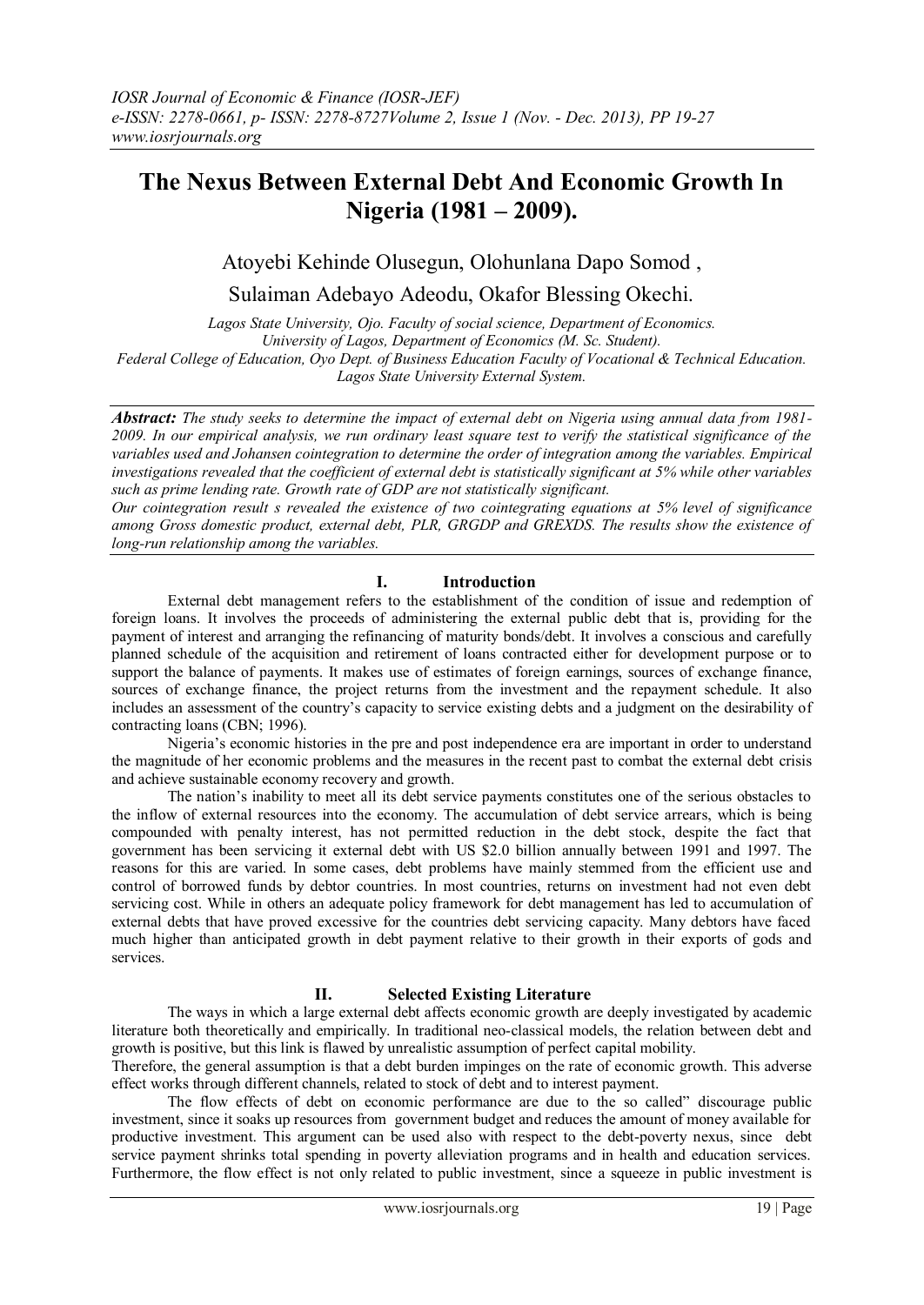likely to reduce private investment as well, given that private agent need investment in basic infrastructure in order to undertake their investment projects (the degree of substitution between private and public investment is debated in literature, see Easterly and Schmidt-Hebbel 1999).

With regard to the consequences of a large stock of eternal debt one economic performance, economic literature has highlighted two different channels through which high debt impinge on economic growth.

**Debt overhang**: This means that whether the stock of debt is too large, the expected interest payments are a positive function of output. Thus, investments decrease, because their return will be taxed away by foreign creditors and the pace of economic growth will slow down. (Krugman, 1988 and Sachs, 1989).

**Uncertainty**: The presence of a large external debt makes the macroeconomic environment unstable; this affect is not only related to the variability of the main macroeconomics indicators (interest rates, exchange rates, inflation), but also to the policy and institutional framework. The consequences are not only related to scarce investment, but also to a limited access to international financial markets and to capital flight.

A study of foreign captain inflow and economic development in Nigeria by Osoghale and Amuruhiean (1987) found that oil exports and direct foreign investment (FDI) were positively related to the importation of consequently, real gross domestic product was found to be positively associated with oil found to be positively associated with some strategic sectors, such as manufacturing, transportation and communication, finance and insurance. These slow the dependency of these sectors on foreign debt in the Nigeria economy. The negative association of foreign debt with capital resources importation shows that foreign debt does not contribute to capacity expansion either in manufacturing, transport, communication, finance or insurance. However, when export is low, more loans are needed to import raw materials and consumables in order to maintain the existing level of production and employment in these sectors.

Many analysis beloved that the poor investment and growth performance of many highly indebted less developed countries since the onset of the debt crisis in 1982 can be attributed in part to the dis-incentive effect of their external debt burden. This phenomenon is usually referred to as "debt overhang" problem.

The debt overhang theory is based on the premise that if debt will exceed the service is likely to be an increasing function of the country's output level. Thus, some of the returns from investing in the domestic economy are effectively "taxed" away by existing foreign creditors and investment by domestic and new foreign investors is discouraged.

Under such circumstances, the debtor country shares only partially in any increase in output and exports because a fraction of that increase will be used to increased investment and repayment capacity and, as a result, the portion of debt outstanding becomes more likely to be repaid. When the effect is strong, the debtor is said to be on the "wrong side" of the Laffer curve. In this case, the debt Laffer curve refers to the relationship between the amount of debt repayment and the size of the debt. However, the idea of debt Latter curve also implies that there is a limit at which debt accumulation stimulates growth Elbadawi et al (1996). In reference to an aid Laffer curve, Lensik and white (1999) argue that there is a threshold at which more aid is detrimental to growth.

Also the liquidity constraint is referred to as "crowding out" effect by which the requirement to service debt reduces funds availability for investment and growth. A reduction in the current debt service should therefore lead to an increase in current investment for any given level of future indebtedness Cohen, (1993).

Other channels through which the need to service a large amount of external obligations can affect economic performance, include lack of access to international financial markets and the effects of the stock of debt on the general level of uncertainty in the economy Chaessens et al (1996).

The scope of debt overhang is much wider in that the effects of debts do not only affect investment in physical capital but any activity that involves incurring cost up-front for the sake of increased output in the future. Such activities include investment in human capital (in term of edcauiton and health) and in technology acquisition whose effect on growth may even be stronger overtime.

Empirical studies on external debt-economic growth relationship are numerous in the literature in both developed and developing countries. Theoretically, it is expected that the marginal product of capital should be higher than the world interest rate for developing countries. Then, such countries would benefit from external borrowing (Eaton 1993). However, external debt only helps to exploit the potentials of a country, it does not enhance it. Therefore, the only guideline is that the rate of return on spending should exceed the marginal cost of borrowing on the assumption that debt is paid (Indermit and Brian 2005).

Fischer (1993) while explaining the deficit-debt-growth relationship stated that larger budget surpluses are associated with more rapid growth through greater capital accumulation and greater productivity growth. He stated further that, high deficit may be consistent with low inflation for a while, but that a more detailed assessment of debt dynamics may be needed to see if the deficit is sustainable and therefore consistent with macroeconomic stability.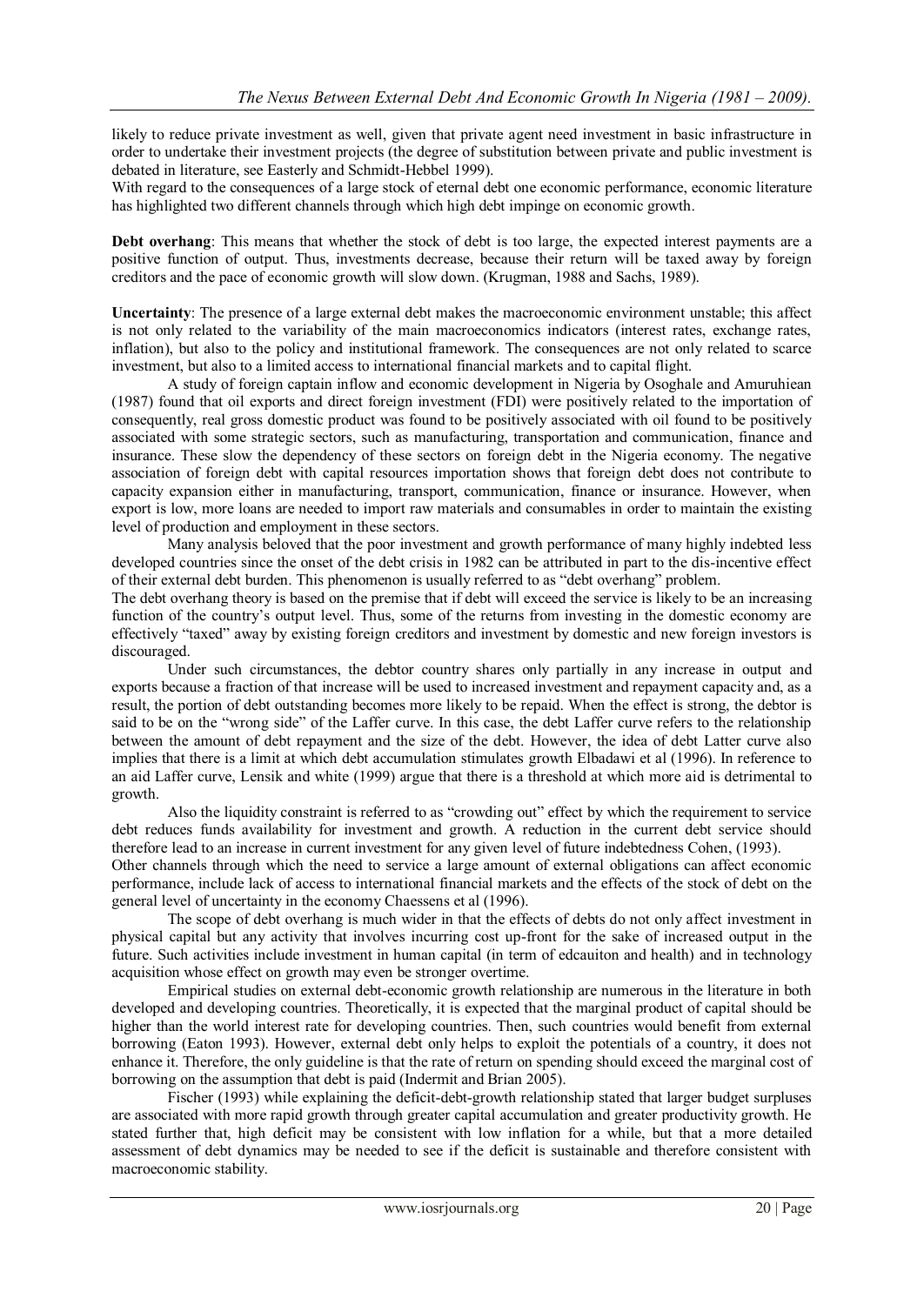Savvides (1992) while trying to measure the impact of debt overhang on the country's economic performance used a Two Stage Limited Dependent Variable model (2SLDV) procedure by cross section time series data from 43 Less Developing Countries (LDCs) encountering debt problem. The study concludes that debt overhang and decreasing foreign capital flows have significant negative effect on investment rates. In line with Savvides (1992), Deshpande (1997) attempted to explain the debt overhand hypothesis by an countries. The author argues that the adjustment measures, which are applied by severely indebted countries, have an impact on the indebted countries, since the investment crisis has typical implied a growth for highly indebted countries. Bauerfreund (1989) also show the external debt payments obligations reduced investment levels in Turkey, in 1985. He asserted that the debt overhand is as a result of both internal and external economic policies.

Cohen (1993) estimated an investment equation for a sample of 81 countries over tree sub periods using ordinary square method (OLS). The author shows that the level of debt does not explain the slowdown of investment in highly rescheduling developing countries.

Warner (1992) tried to measure the size of debt crisis effect on investment with Least Square estimation for 13 less developed countries over the period 1982- 1989. He affirmed that the reasons behind the decline of investment in many heavily indebted countries are declining export prices, high world interest rates and sluggish growth in developed countries. Rockerbie (1994) criticized Warner (1992) of various shortcoming. Rockberie (1994) used O.L.S for each of the 13 countries over a sample period of 1965-1990 and the result affirm that the debt crisis of 1982 had significant effects in terms of dramatic slowdown of investment in less developed countries. Afxentious and Serieties (1996) in furtherance to Afxentious (1993) examined 55 countries facing debt service difficulties.

The study's objective was to find out the relationship between foreign borrowing and productivity over the period 1970-1990. The results show that during the period 1970-1980, the relationship between indebtedness and national productivity is not negative. They submitted that the developing countries used the foreign loans to absorb the shock from oil price increase as painless as possible. However, for the period 1980-1990 when the debt forgiveness and rescheduling started, the debt crisis and debt overhang affected some indebted countries.

Fosu (1996) tested the relationship between economic growth and external debt in sub Saharan African countries over the period 1970-1986 using O.L.S method. The study examined the direct and indirect effect of debt hypothesis. Using a debt-burden measure, the study reveals that direct effect of debt hypothesis shows that GDP is negatively influenced via a diminishing marginal productivity of capital. The study also finds that on the average a high debt country faces about one percent reduction in DGP growth annually. Fosu (1999) also employed an augmented production function to investigate the impact of external debt on economic growth in 1980-1990. The author tested whether external debt as negative effect on economic growth and the findings show that debt exhibit a negative coefficient.

Cuningham (1993) examined the association between debt burden and economic growth for 16 heavily indebted countries during the period 1971-1987. The study concludes that the growth of a nation's debt burden has a negative effect one economic growth during the period 1970-1979.

Smyth and Hsing (1995) tried to test the impact of federal governances' debt on economic growth and examine if the optimal debt ratio exists that will maximize growth. The debt/GDP ratio corresponding to the maximum GDP growth rate was found to be 38.4%. The results show that during 1980s and early 1990s, federal debt has a differential role in economic growth. In the early 1980s, debt ratio rose but it was below 38.4, thus debtfinancing stimulates economic growth.

Debt-economic growth nexus has also found significance among several other scholars. Essien and Onwioduokit (1998) examine the impact of foreign debt on economic growth and they found that the degree of responsiveness of growth to external finance in Nigeria is elastic. By implication government should only put in place appropriate debt management strategies to enhance economic growth. The debt burden of a country and the consequent debt service impose a constraint on the economy in terms of insufficient foreign exchange into finance importation of raw materials and capital goods needed for economic growth. Another serious constraint is found in debt overhand theory which states that the accumulated debt burden adversely affect the rate of private investment. The debt stock acts as tax on future income and production and discourages investment by the private sector.

Studies including Sach's (1986) have made a theoretical case for debt overhang effect by analysing the crowding out effect of debt on service payments. They posit that many highly indebted poor countries frequently divert foreign exchange resources to meet pressing debt service obligation of interest to policy makers presently is the effect of debt relief granted some African countries and as put by Burnside and Fanizza (2004), it differs from previous major debt relief initiatives in that it requires that budgetary resources saved from debt service be used for poverty reduction purposes. This view however need to be interpreted with caution as many countries in Africa have specific-country problems which may not allow the impact of the debt reduction be felt by the common man. For example in Nigeria, rather than having a positive feel of debt relief, the standard of living of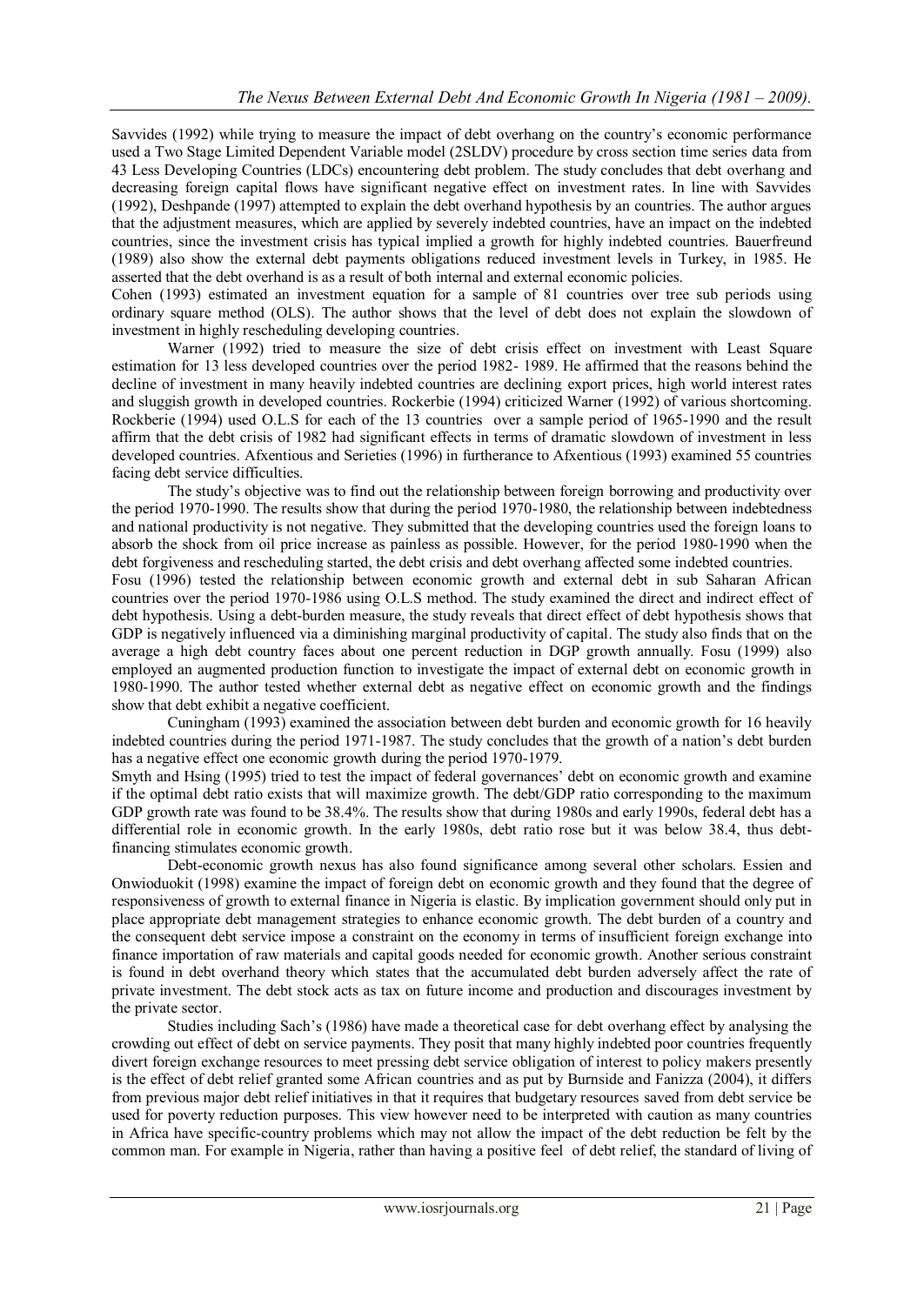an average Nigerian has worsen due to escalation of prices of essential commodities and growing food shortages.

In the findings of Iyoha (2000), he opines that a 75% debt stock reduction would have raised the sub Saharan African countries for the period investment-GDP ratio by 8.6% and increased GDP by 7.8% and the debt /GDP ratio will fall by 65%. No doubt, the debt reduction is expected to promote growth. In a study conducted by Chavin and Kraay (2005) on a sample of 62 low-income countries assessed the extent to which debt relief induces government to embark on social spending. They conclude that the marginal benefits of debt relief may no be sure in Africa, Latin American and Asia. Lora and Olivera (2006) test the crowding out effect of public debt on social services between 1985-2003 and find that the effect comes mostly from stock of debt and not debt service. They posit that loans from multilateral organization do not ameliorate the adverse consequences of debt on social expenditures. Thus, if Lora and Olivera's results hold for Africa, beneficiaries of debt relief should have increased their expenditure in the social (Dessy and Vencatachellum, 2007).

Evidence from (Dessy and Vencatachellum, 2007) study however show that if a government has a high discount factor, it will consume than invest once debt relief is granted. This is particularly true of most developing countries that have high marginal propensity to import.

These findings are consistent with Cooper and Sachs (1985) and Arslanalp and Henry (2004) who argue that the people faced by debt-relieved countries is lack of good institutions. Thus, if the status-quo remains the same, the new debt-relief initiative would not achieve their objectives to increase growth promoting expenditure in these countries. Similar studies that have found relationship between debt and growth include Cohen (1995), Bovensztem (1990), Elbadawi (1997) and Patillo et al. (2002, 2003). Few other studies did not find a significant effect of debt on growth and they include Savvides and Dijkstra and Hermes (2001).

On casualty analysis of external debt and growth, Afxentiou and Serletis (1996) used Granger casually test on a sample of 55 severely indebted countries and the results affirm that no casualty test exists between debt and income. The test shows that indebtedness is not a specific factor of per capital income growth. Hence, foreign resources can have a positive effect on economic development if resources are transferred into inputs since borrowing countries need to have these scarce resources. Amoateng and Amoaka (1996) investigated the relationship between external debt service and economic growth.

Chowdhury (1994) tried to resolve the Bullow and Rogof's (1990) proposition by finding the cause and effect relationship between external debt and economic slowdown in 7 Asian countries for the period 1970- 1988. The results of Granger casualty test show that Bollow and Reogof (1990) proposition that external debt of developing countries are a symptom rather than a cause of economic slowdown was rejected. The results confirm a feedback or bi-directional relationship between debt and growth for Malaysia and Philippines. Karagol (2002) investigated the long run and short run relationship between external debt and economic growth for Turkey during 1956-1996 and the Granger casualty test result showed a unidirectional casualty from debt to economic growth.

# **III. Origin Of Nigeria's External Debt**

In the 1950s Nigeria did not have the need to borrow much from abroad and so the outstanding external debt was small. At the same time, substantial earnings from export of agricultural produce coupled with grants from the United Kingdom made external borrowing unnecessary. Besides the growth for economic growth was limited and that was relatively little demand for investment goods since attaining independence in 1960, Nigeria has had cause at one time of the other to resort to external borrowing for developing purposes. The debt incurred before 1970 were mainly long-term loans form official sources such as the World Bank and the country's major Western trading partners. The debt did not exert much burden on the burden on the economy because interest charged on the loans were generally low, with grace period ranging from three to ten years and repayment period of between ten and forty years. (Omoruyi's 1997).

Moreover, the country had abundant revenue receipts from oil, especially during the oil boom in 1973-1976. However, a decline in oil receipt in 1977-1998 forced the country to raise the first jumbo loan of \$1.0 billion from International Capital market. This loans which had a period of eight years, including a grace of three years, was used to finance various long term project. Most of which did not yield nay revenue many years after repayment had commenced.

The recovery of the oil market in 1979 with oil price rising to an all time high to \$40.00 per barrel in 1980/1981 led to the notion that the economy was buoyant. A consumption pattern that has favoured imported goods emerged, the import substitution industrialization strategy that was being adopted then also depend heavily on imported raw materials and machinery. However, the oil boom was short lived and when it collapsed in the early 1980s the economy immediately experienced considerable strains and stresses.

The production and consumption patterns that emerge in the era of oil boom could not be sustained in the face of declining foreign exchange earnings in the 1990s rather than addressing the problem of decline in foreign exchange revenue, both federal and state government of the second Republic breached Decree 30 of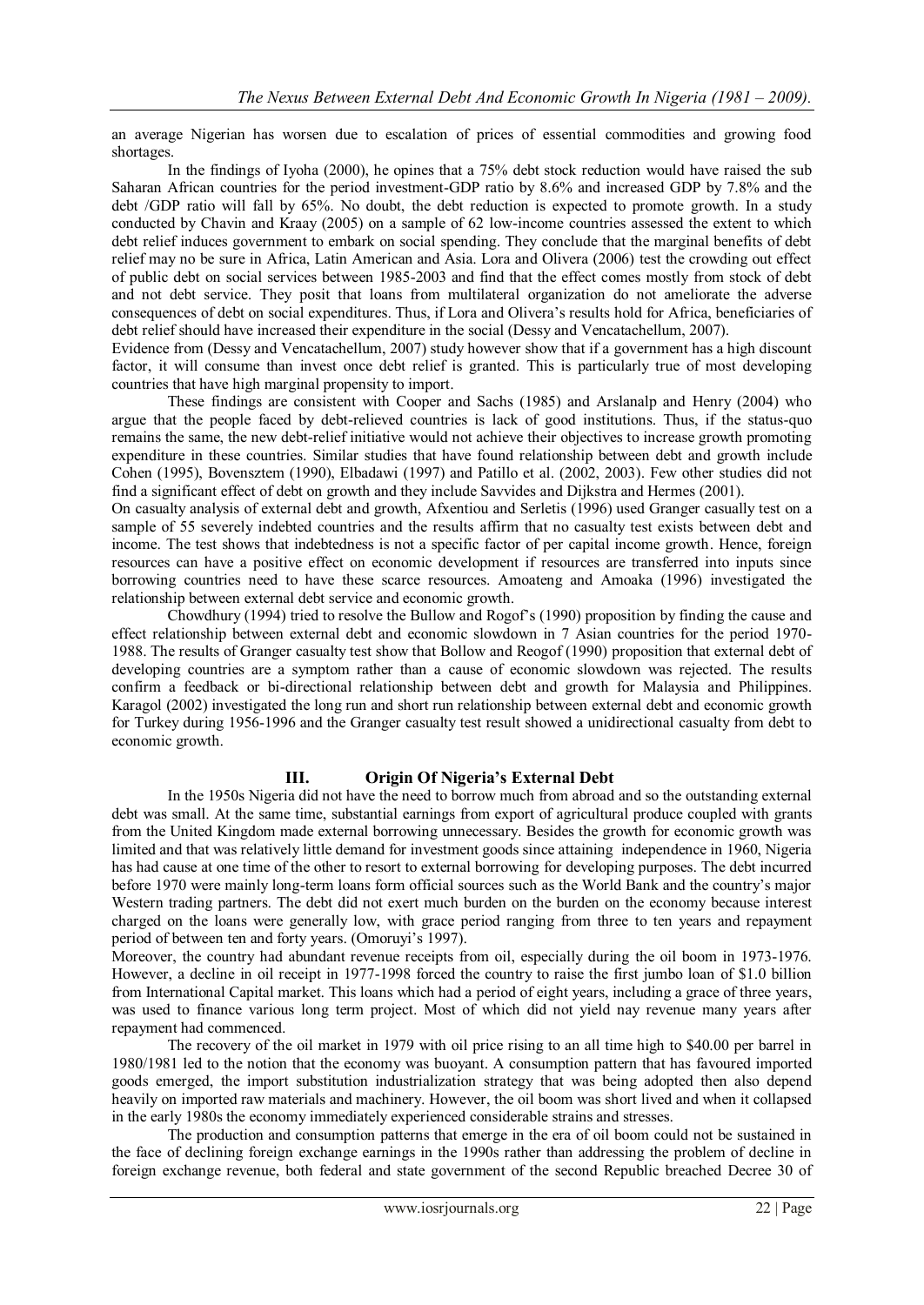1978, which fixed the maximum external loans of the country at \$5 billion and embarked on imprudent and massive external borrowing, particularly from the International Capital Market to finance projects of doubtful viability. Thus pressure soon mounted on the various sectors of the economy resulting in huge imbalances in government finances, low external reserves and deficits in the balance of payment among others. Trade credits in respects of both insured and uninsured trade. Credits started accumulated and the problem so escalated (Anyanwu 1997).

# **3.1 SOURCES OF NIGERIA'S EXTERNAL DEBT**

The sources of Nigeria's external debt include:

- a) The Paris club of creditors
- b) The London club of creditors
- c) Multilateral creditors
- d) Bilateral and private sector creditors
- e) Promissory Note creditors

# **(a) Paris Club**

Is a cartel of creditor countries that came into existence in 1956. It does have a fixed number of members. Current members of the Paris club are United Kingdom, Germany, France, Italy, Netherland, Spain, Switzerland, Japan, United States American, Australia, Belgium, Denmark, Finland, Ireland, Australia, Canada, Norway, and Russia.

# **(b) The London Club of Creditors**

These creditors mainly grant uninsured and unguaranteed loans. Members of the club were crowned in 1976. They hold meetings concerning issues or problems of repayment.

# **(c) Multilateral Creditors**

They are International Institutions. They include:

ADB-African Development Bank

IBRD-International bank for Reconstruction and Development

IFC-International Finance Corporation

IDA-International Development Association

ECC-European Economic Community

### **(d) Bilateral and Private Sector Creditors**

These creditors usually grant loans for development purposes. Members are ECC (now European Union), The United States of America, The East European countries and Japan. White private sector creditors issue short-term loans and they are extended by commercial banks and individual foreign suppliers.

# (e) **Promissory Note Creditors**

These creditors grant uninsured trade loans, resulting mainly from trade arrears. In 1982 and 1983, Nigeria had trade arrears, these arrears were financed by promissory notes.

# **3.2 THE DEBT RELIEF FOR NIGERIA**

With progress made from the reduction of resources directed to debt servicing in 2004, the implementation of a home-gown economic reform programme, the National Economic Empowerment and Development Strategy (NEEDS), coupled with improvements in economic governance and the anti corruption drive of the Obasanjo administration, added incentives to the quest for debt relief for Nigeria among creditor nations. Also, it was argued that a debt relief was necessary if Nigeria was to achieve the objectives under NEEDS, as well as meet the Millennium Development Goals (MDGs) by 2015.

Consequently, on June 27 2005, the country secured a major breakthrough in her quest for debt relief, with the Paris club agreement to grant Nigeria an International Development Asstiance (IDA) which was supportive of the debt relief struggle. To give a practical effect to this, a delegation from the country met with the Paris club creditors on October 20, 2005 and a final agreement was reached to cancel 60% (US\$ 18 billion) of Nigeria's debt with Paris club. The breakdown of the debt owed to Paris club was; Principal balance – US\$ 25,199,180.0, Arrears -US\$5,684,634.53, Total - US\$30,883,814.53

The agreement involved a debt reduction under the Naples terms, on eligible debt after reduction. This was to be implemented in two phases, conditional on the implementation of a comprehensive economic reform programme under the Policy Support Instrument (PSI) as approved by the executive board of the International Monetary Fund (IMF) on October 17, 2005. The Naples terms are a more generous debt relief package reserved only for lower income countries d good performance on their reform programme.

In the fist phase, Nigeria undertook to pay arrears of US\$6.3 billion due on all categories of debts, while the Paris club creditors would grant a 33.0%. The second phase would become due after the approval of the first review of the PSI by the Executive Board of the International Monetary Fund during the first half of 2006. Then, Nigeria would pay US\$ 6.1billion, the amount due under the post cut off date debt. The Paris club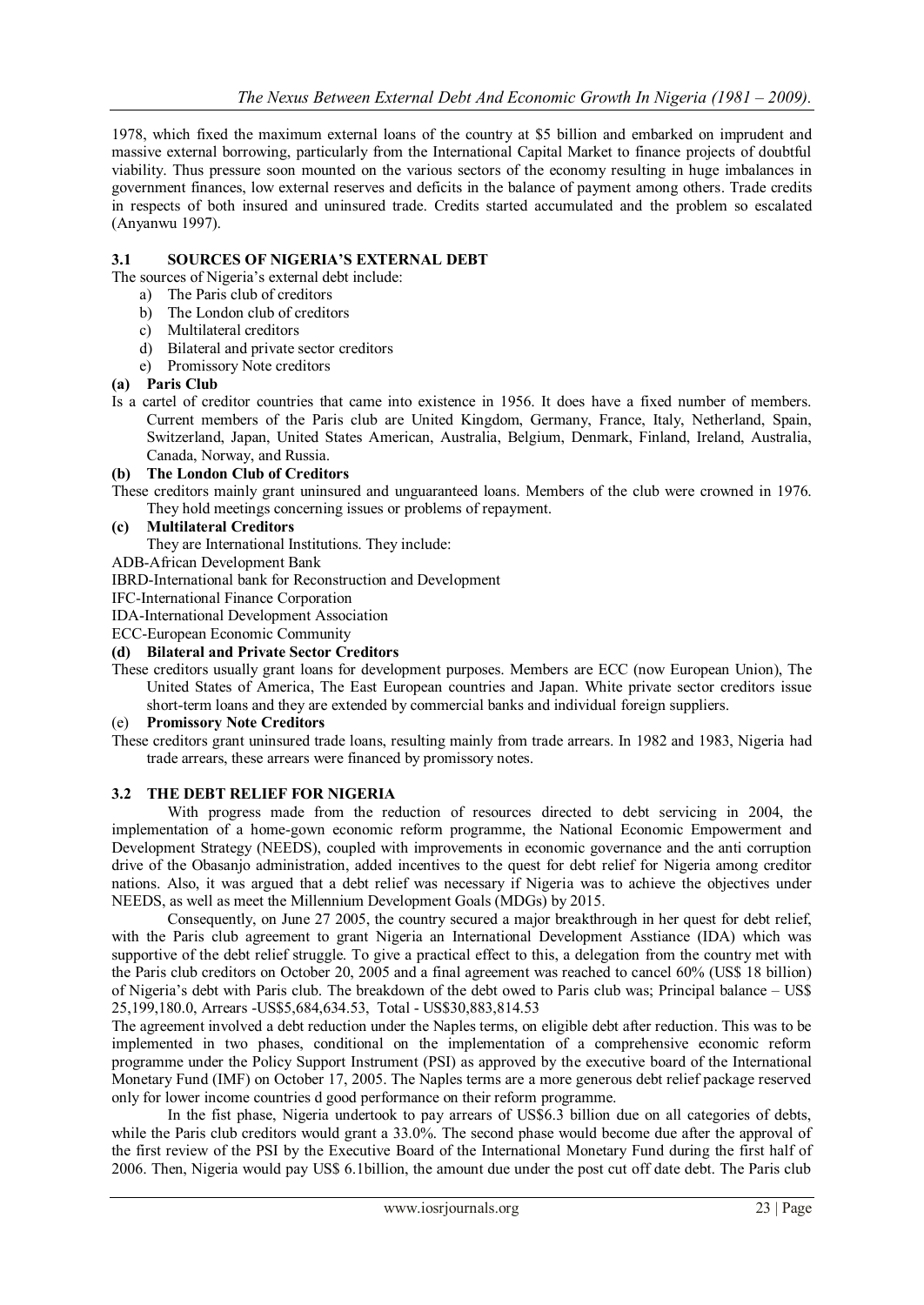creditors grant a further cancellation of 34.0% on eligible debts and then buyback the remaining eligible debts. The execution of the fifth bilateral agreement with the Paris club creditors would facilitate the resumption of normal bilateral economic relationship with the member countries. The total amount to be paid under the debt relief to complete the exist strategy from Paris club debt overhand amounted to US\$ 12.4 billion.

According to Debt Management Office (DMO), Nigeria's total debt as at June ending 2006 stood at \$16.9 billion.

With the completion of the Paris club debt, the DMO stated that the priorities of the government would be to review and update earlier projections of the first workshop; ensure regular conduct of the DSA and build national capacity for Debt Strategy Analysis.

Nigeria's debt stock was reduced to a low percent of the country's GDP; achievable when the Paris club of creditor nation granted the country debt relief, after rigorous technical negotiation and tremendous level of diplomatic initiative geared towards gathering the support of the international community.

# **IV. Model Specification and Empirical Results**

We employ Ordinary Least Square (OLS) method of analysis to examine the relationship between real GDP and external debt and other variables in our study.

### **Model Specification**

In order to empirically determine the impact of these variables on the capacity utilisation, the multiple regression equation is explicitly specified in functional form as follows:

GDP = f(EXDS,PLR,GRGDP,GREXDS)……………................................................… (1) Where GDP = Gross Domestic Products is dependent variable

#### **Definition of terms**

EXDS = External Debt  $PLR =$  $GRGDP = GDP$  growth rate GREXDS = External Debt growth rate Equation 1 can be specifically expressed in explicit econometric form as follows: *GDP = α<sup>0</sup> + α<sup>1</sup> EXDS + α<sup>2</sup> PLR + α<sup>3</sup> GREXDS + α<sup>4</sup> GRGDP + U<sup>t</sup> .............................. (2)* Where *U* is stochastic or random error term (with usual properties of zero mean and non-serial correlation).  $\alpha_1 \cdot \alpha_4 =$  Co-efficient of associated variables<br>  $\alpha_2 =$  Constant Intercent  $\alpha_0$  = Constant Intercept.

# **Data Analysis and Findings**

**1. OLS Regression Results** The Estimated Model for this research study is given below: *LNGDP = 0.259683361052\*LNEXDS - 0.023798833261\*PLR - 0.000156516825192\*GREXDS + 0.00120930125887\*GRGDP + 9.73910158141*

| Variable      | Coefficient  | <b>Std. Error</b> | t-Statistic | Prob.  |
|---------------|--------------|-------------------|-------------|--------|
| <b>LNEXDS</b> | $0.259683**$ | 0.055599          | 4.670654    | 0.0001 |
| PLR.          | $-0.023799$  | 0.021259          | $-1.119469$ | 0.2740 |
| <b>GREXDS</b> | $-0.000157$  | 0.001053          | $-0.148632$ | 0.8831 |
| GRGDP         | 0.001209     | 0.000868          | 1.393712    | 0.1762 |
|               | 9.739102     | 0.536069          | 18.16764    | 0.0000 |

The Table below shows the analysis of the result of the data used in the study. The method of analysis employed is the Ordinary Least Square (OLS).

 $R^2 = 0.586345$ ; Adj.  $R^2 = 0.517403$ ; F-statistics = 8.504855; Prob(F-statistic)= 0.000202; DWstat=0.485017; **Source: Author's computation**

*Note: \*\*\* = significant at 1%; \*\* = significant at 5% and \* = significant at 10%*

The result of estimation of the model summarized in the table above shows that there is a positive relationship between GDP, and EXDS and GRGDP. However, PLR is negatively related to real gross domestic product. A closer look at the result shows that EXDS is statistically significant at 5 percent.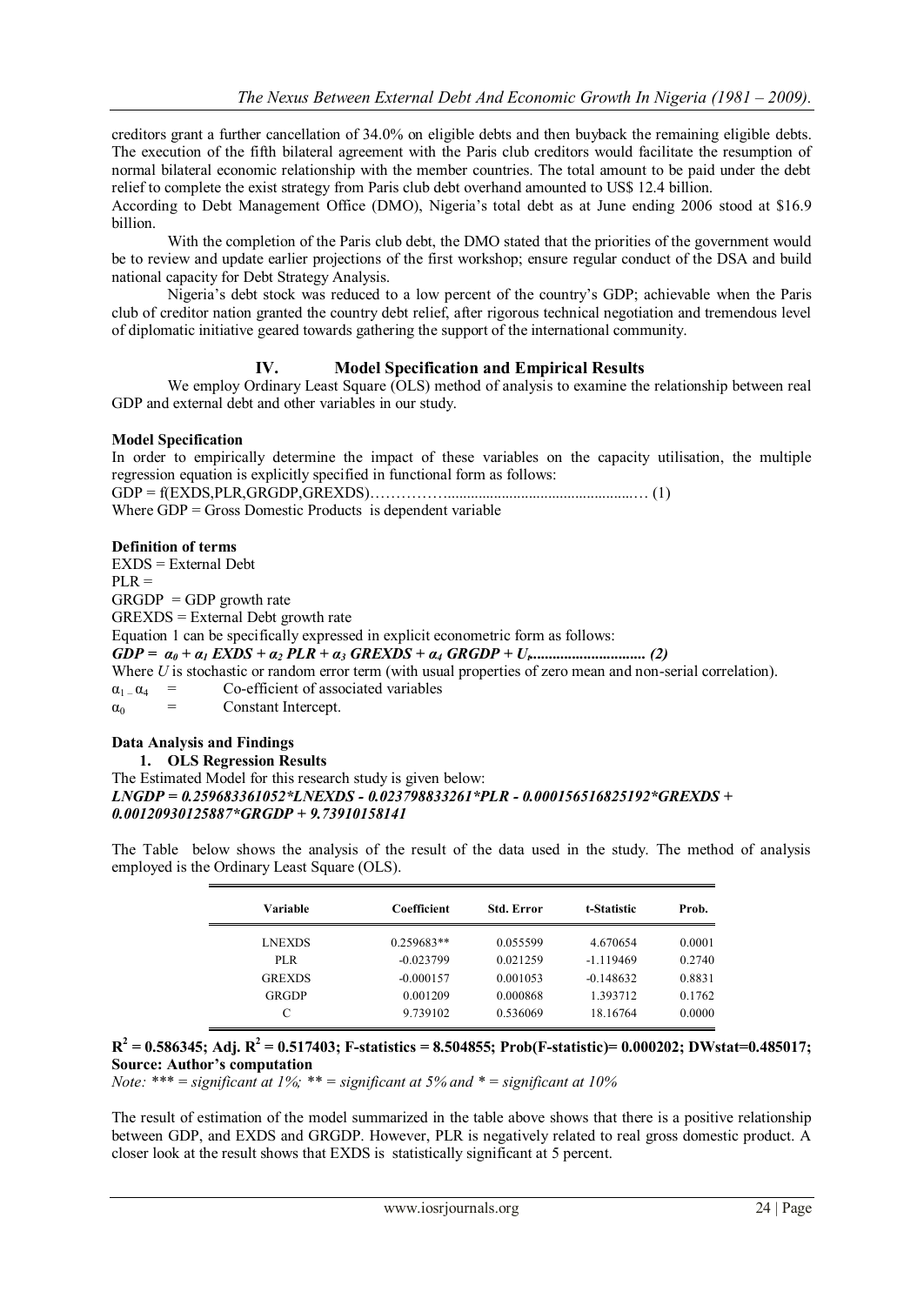The R-squared which is the coefficient of determination, shows the percentage of variation in the dependent variable that was accounted for by variations in the explanatory variables. It measures the explanatory powers of the model. It is usually between zero and one. A close inspection of the table above indicates that the specified model has a fairly high coefficient of determination. This can be seen from R-squared of 59 per cent. The Rsquared reports that the variables can explain about 59 per cent of total variation in real gross domestic product the remaining 41 per cent variation in the real gross domestic product are not accounted for in the model or rather accounted for by other variables outside the model. The fitness of every regression result is based on its R-squared. The adjusted R-squared shows that asymptotically, the variables can explain approximately 52 per cent of total variation. The implication of this is that the model has goodness of fit.

F-statistics test the overall significance of the model under study. F-calculated is compared with Ftabulated where F- cal is greater than F-tab we reject the null hypothesis (Ho) and conclude that the variable is statistically significant in explaining the dependent variable. From the table, it shows that F-statistics is **8.504855**; and Prob(F-statistic) is **0.000202**. We, therefore, reject null hypothesis and accept alternative hypothesis. This is because it is greater than the critical values of 2.57 and 3.79 at 1 % and 5 % respectively. Thus, it implies that the model under this study is statistically significantly different from zero. In other words, the explanatory variables jointly considered are significantly important in explaining variation in the dependent variable –real gross domestic product. Durbin – Watson Statistic is given as **0.485017**.

# **Unit Root Test Result**

Literature has established that most time series variables are not stationary. Therefore, using nonstationary variables in the model might lead to spurious regression which cannot be used for precise prediction. (Gujarati, 2003). Hence, our first step is to examine the characteristics of the time series data used for estimation of the model to determine whether the variables have unit roots, that is, whether it is stationary and the order of integration. The Augmented Dickey-Fuller test is used for this purpose. A variable is considered stationary if the absolute ADF value is higher than any of the absolute Mackinnon values. The test is conducted with intercept term.

|               | <b>ADF Test Statistics</b> |                            | Critical Values (5%) |                  | Order of    |
|---------------|----------------------------|----------------------------|----------------------|------------------|-------------|
| Variables     | Level                      | 1 <sup>st</sup> Difference | Level                | $1st$ Difference | Integration |
| GDP           | -4.690472                  |                            | $-2.963972$          |                  | I(0)        |
| <b>EXDS</b>   | $-5.308958$                |                            | $-3.119910$          |                  | I(0)        |
| <b>PLR</b>    | $-2.807130$                | $-7.828280$                | $-2.963972$          | $-2.967767$      | I(1)        |
| <b>GRGDP</b>  | $-5.542545$                |                            | $-2.963972$          |                  | I(0)        |
| <b>GREXDS</b> | -4.925498                  |                            | $-2.963972$          | -                | I(0)        |

**Table 2: Unit Root Test Summary Statistics (Augmented Dickey Fuller)**

**Source: Author's computation** 

From the table above the results clearly shows that all the variables except PLR are stationary at levels. However, PLR is not stationary at level. This suggests the need to difference the series to obtain stationarity. At first difference, however this variable is integrated of the order of one.

# **2. Cointegration test results**

Co-integration analysis is carried out to determine the existence of long-run relationship that exist between the dependent variable and its regressor. When one or all of the variables is/are non-stationary at level which means they have stochastic trend. Essentially, it is used to check if the independent variables can predict the dependent variable now (short-run) or in the future (long-run). The long run relationship among the variables were examined using Johasen (1991) conitegration framework. The cointegration result is presented in table 3 below.

**Table 3: Cointegration Test**

| Table 5: Cointegration Test<br><b>Unrestricted Cointegration Rank Test (Trace)</b> |            |                           |                        |           |  |
|------------------------------------------------------------------------------------|------------|---------------------------|------------------------|-----------|--|
| Hypothesized<br>No. of $CE(s)$                                                     | Eigenvalue | Trace<br><b>Statistic</b> | 0.05<br>Critical Value | $Prob.**$ |  |
| None <sup>*</sup>                                                                  | 0.999740   | 264.6371                  | 69.81889               | 0.0000    |  |
| At most $1$ *                                                                      | 0.912002   | 74.77622                  | 47.85613               | 0.0000    |  |
| At most 2                                                                          | 0.468517   | 18.87610                  | 29.79707               | 0.5019    |  |
| At most 3                                                                          | 0.162757   | 4.338187                  | 15.49471               | 0.8744    |  |
| At most 4                                                                          | 0.010915   | 0.252434                  | 3.841466               | 0.6154    |  |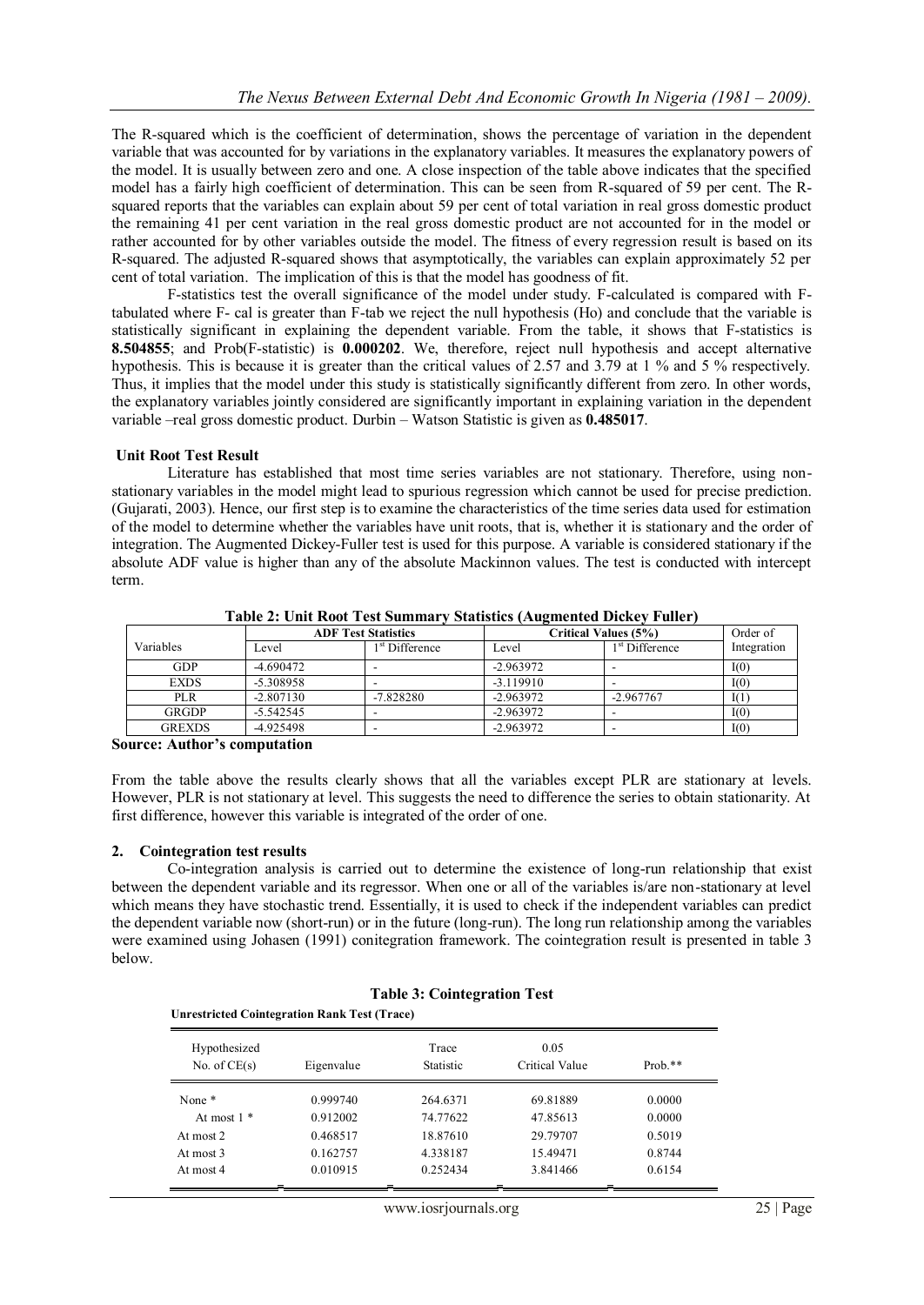| Hypothesized<br>No. of $CE(s)$ | Eigenvalue | Max-Eigen<br><b>Statistic</b> | 0.05<br>Critical Value | Prob. $**$ |
|--------------------------------|------------|-------------------------------|------------------------|------------|
| None <sup>*</sup>              | 0.999740   | 189.8609                      | 33.87687               | 0.0001     |
| At most $1 *$                  | 0.912002   | 55.90012                      | 27.58434               | 0.0000     |
| At most 2                      | 0.468517   | 14.53791                      | 21.13162               | 0.3226     |
| At most 3                      | 0.162757   | 4.085753                      | 14.26460               | 0.8502     |
| At most 4                      | 0.010915   | 0.252434                      | 3.841466               | 0.6154     |

#### **Unrestricted Cointegration Rank Test (Maximum Eigenvalue)**

**Note: \* denotes rejection of the hypothesis at the 0.05 level**

 **\*\*MacKinnon-Haug-Michelis (1999) p-values**

From the table above both the trace and the eigenvalue tests suggest that there are two cointegrating equations at the 5 per cent significance level among the gross domestic product, external debt, PLR, GRGDP and GREXDS. The results show that there is a long-run relationship existing among the variables.

# **3. Granger causality test**

In order to examine the Granger causal relationships between the variables under examination we used the estimated model in the previous section. F statistic was used as a testing criterion. The results relating to the existence of Granger causal relationships between the variables are presented in table 4 below.

# **Table 4: Granger Causality Tests**

| Dependent |                                                                          |         |                |
|-----------|--------------------------------------------------------------------------|---------|----------------|
| Variable  | <b>Testing Hypothesis</b>                                                | F1      | F <sub>2</sub> |
|           | EXDS there is a unidirectional relationship(GDP $\Rightarrow$ EXDS)      | 2.89557 | 2.22574        |
|           | PLR- there is no causality (GDP $\neq$ PLR)                              | 1.14801 | 0.09239        |
| GDP       | GRGDP - there is a bidirectional relationship (RGDP $\iff$ GRGDP)        | 4.67704 | 3.02857        |
|           | GREXDS - there is a unidirectional relationship $(RGDP \implies GREXDS)$ | 0.40236 | 8.09812        |

**Source: Author's computation** 

From table 4 above we can infer that: there is a unidirectional causal relationship between the gross domestic product and external debt with direction from gross domestic product. Also, there is unidirectional causal relationship between gross domestic product and GREXDS and direction from gross domestic product. Meanwhile, there is no causal relationship between the gross domestic product and PLR.

# **V. Summary, Conclusion And Recommendations**

# **5.1 SUMMARY**

This paper considered the impact of external debt on Nigeria economy, relevant data concerning the topic were gathered. The gathered data which was critically analysed was aimed at showing:

If external debt has an impact on Nigeria economy.

The extent to which external debt affects Nigeria economy through change in GDP.

Whether to accept null hypothesis (H<sub>0</sub>) or alterna6tive hypothesis (H<sub>1)</sub>, Using the standard T- test,  $R^2$  and standard error test.

The model which is in line with the specific objective, the GDP was expressed as the independent variables while (EXDS, PLR) were the independent variables.

The result show  $R^2$  to be 0.123. The interpretation is that 12.3% of the changes in GDP in Nigeria are cause by EXDS and PLR. The remaining changes in GDP are explained by stochastic variable U.

The null hypothesis (H0) was subsequently accepted while (H1) was rejected based on the fact that T calculated  $\leq$ T tabulated the value of R<sup>2</sup> was relatively low (12.3%) and S.E (b<sub>1</sub>)>b<sub>1</sub>/<sub>2</sub>.

The result shows that external debt does not help Nigeria economy to any way

# .**5.2 CONCLUSION**

This paper empirically examines the relationship between external debt and Nigeria economy using GDP. This is carried out using ordinary least square regression techniques, Johansen cointegration techniques and Granger Causality test method.